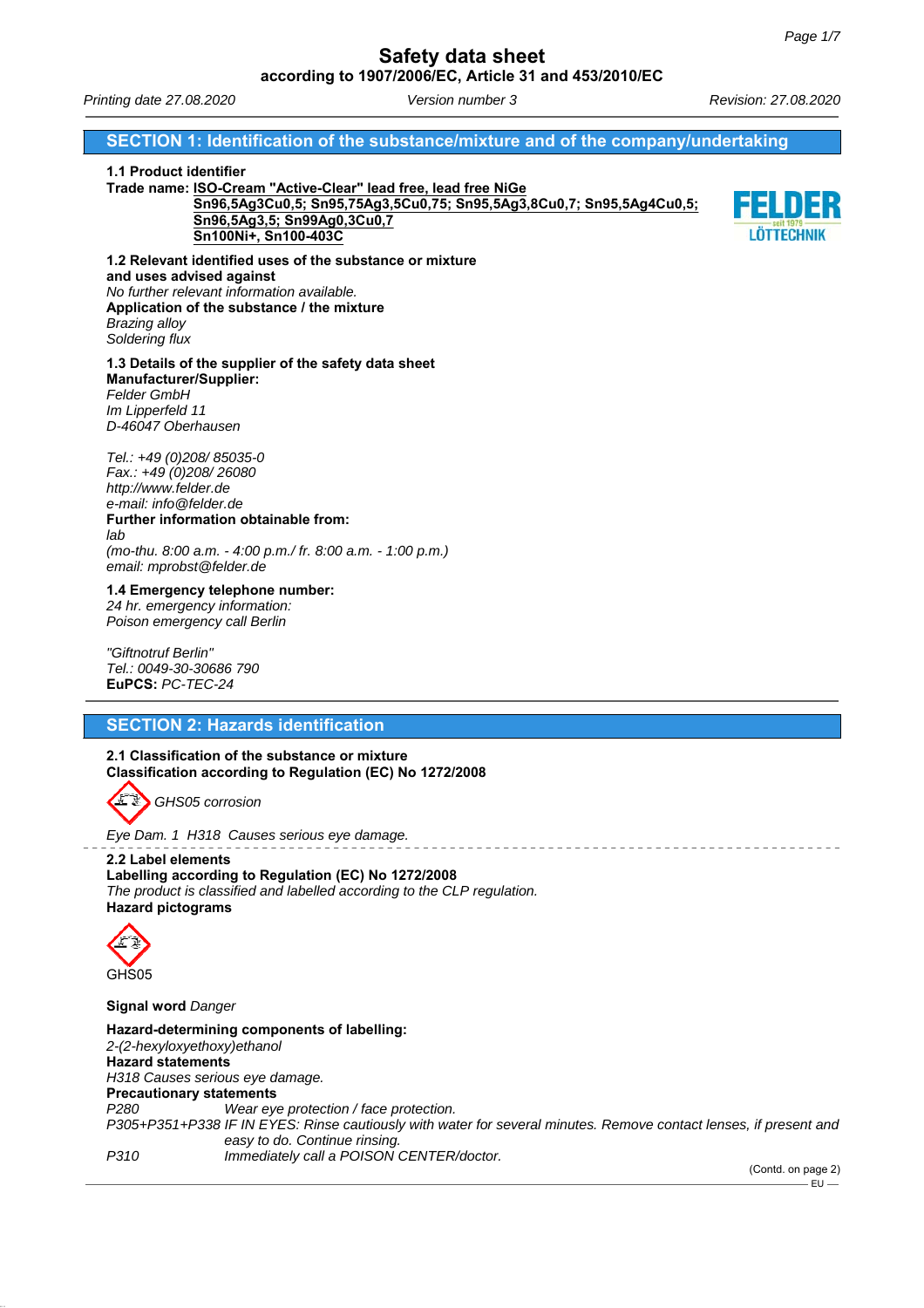*Printing date 27.08.2020 Version number 3 Revision: 27.08.2020*

**Trade name: ISO-Cream "Active-Clear" lead free, lead free NiGe Sn96,5Ag3Cu0,5; Sn95,75Ag3,5Cu0,75; Sn95,5Ag3,8Cu0,7; Sn95,5Ag4Cu0,5; Sn96,5Ag3,5; Sn99Ag0,3Cu0,7 Sn100Ni+, Sn100-403C**

(Contd. of page 1)

**Labelling of packages where the contents do not exceed 125 ml Hazard pictograms**



**Signal word** *Danger*

**Hazard-determining components of labelling:** *2-(2-hexyloxyethoxy)ethanol* **Hazard statements** *H318 Causes serious eye damage.* **Precautionary statements** *P280 Wear eye protection / face protection. P305+P351+P338 IF IN EYES: Rinse cautiously with water for several minutes. Remove contact lenses, if present and easy to do. Continue rinsing. P310 Immediately call a POISON CENTER/doctor.* **2.3 Other hazards Results of PBT and vPvB assessment PBT:** *Not applicable.*

**vPvB:** *Not applicable.*

**SECTION 3: Composition/information on ingredients**

### **3.2 Chemical characterisation: Mixtures**

**Description:** *Mixture: consisting of the following components.*

| Dangerous components:                |                                                                                |           |
|--------------------------------------|--------------------------------------------------------------------------------|-----------|
| $CAS: 112-59-4$<br>EINECS: 203-988-3 | 2-(2-hexyloxyethoxy)ethanol<br>Eye Dam. 1, H318; $\Diamond$ Acute Tox. 4, H312 | $10\%$    |
| Reg.nr.: 01-2119945815-28            |                                                                                |           |
| CAS: 144413-22-9                     | complex mixture of Chinese gum rosin post reacted with acrylic acid            | $10\%$    |
| ELINCS: 434-230-1                    | Aquatic Chronic 4, H413                                                        |           |
| CAS: 7440-22-4                       | silver                                                                         | $0 - 5\%$ |
| EINECS: 231-131-3                    | substance with a Community workplace exposure limit                            |           |
| Reg.nr.: 01-2119555669-21            |                                                                                |           |

**Additional information:** *For the wording of the listed hazard phrases refer to section 16.*

# **SECTION 4: First aid measures**

**4.1 Description of first aid measures**

**General information:** *Immediately remove any clothing soiled by the product.*

**After inhalation:** *Supply fresh air; consult doctor in case of complaints.*

**After skin contact:**

*Generally the product does not irritate the skin.*

*Clean with water and soap. If possible, also wash with polyethylene glycol 400.*

**After eye contact:** *Rinse opened eye for several minutes under running water. If symptoms persist, consult a doctor.* **After swallowing:**

*Rinse out mouth and then drink plenty of water.*

*If symptoms persist consult doctor.*

**4.2 Most important symptoms and effects, both acute and delayed** *No further relevant information available.*

**4.3 Indication of any immediate medical attention and special treatment needed**

*No further relevant information available.*

## **SECTION 5: Firefighting measures**

### **5.1 Extinguishing media**

#### **Suitable extinguishing agents:**

*CO2, powder or water spray. Fight larger fire with alcohol resistant foam. Use fire extinguishing methods suitable to surrounding conditions.*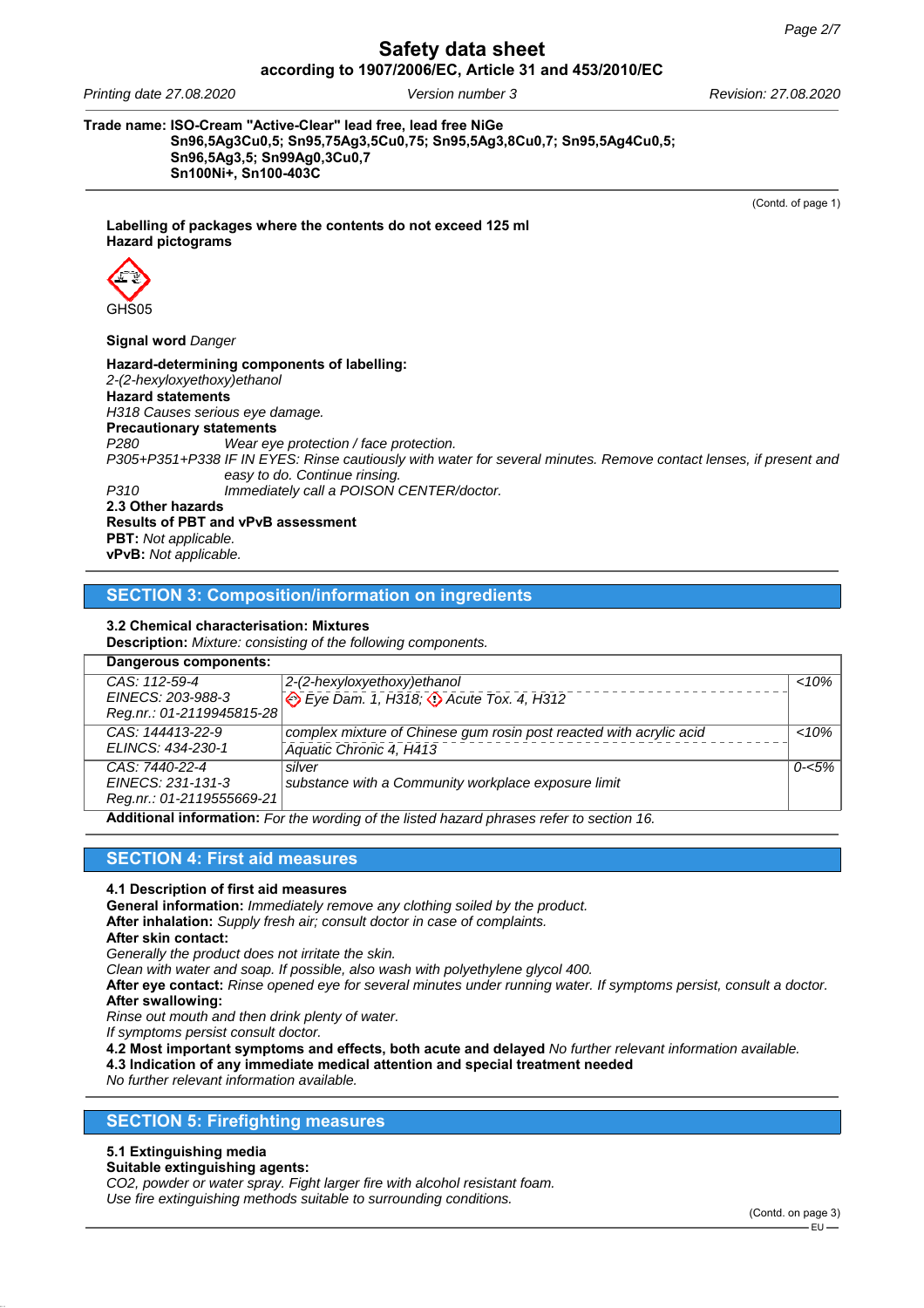*Printing date 27.08.2020 Version number 3 Revision: 27.08.2020*

**Trade name: ISO-Cream "Active-Clear" lead free, lead free NiGe**

### **Sn96,5Ag3Cu0,5; Sn95,75Ag3,5Cu0,75; Sn95,5Ag3,8Cu0,7; Sn95,5Ag4Cu0,5; Sn96,5Ag3,5; Sn99Ag0,3Cu0,7 Sn100Ni+, Sn100-403C**

(Contd. of page 2)

**5.2 Special hazards arising from the substance or mixture** *No further relevant information available.* **5.3 Advice for firefighters**

**Protective equipment:** *Do not inhale explosion gases or combustion gases.*

## **SECTION 6: Accidental release measures**

**6.1 Personal precautions, protective equipment and emergency procedures** *Avoid skin and eye contact*

**6.2 Environmental precautions:** *Do not allow to enter sewers/ surface or ground water.*

**6.3 Methods and material for containment and cleaning up:** *Pick up mechanically.*

**6.4 Reference to other sections**

*See Section 7 for information on safe handling.*

*See Section 8 for information on personal protection equipment.*

*See Section 13 for disposal information.*

# **SECTION 7: Handling and storage**

**7.1 Precautions for safe handling** *Ensure good ventilation/exhaustion at the workplace.* **Information about fire - and explosion protection:** *No special measures required.*

**7.2 Conditions for safe storage, including any incompatibilities Storage:**

**Requirements to be met by storerooms and receptacles:** *No special requirements.* **Information about storage in one common storage facility:** *Do not store together with acids.*

*Store away from foodstuffs.*

**Further information about storage conditions:** *Keep container tightly sealed. Protect from humidity and water.*

*Protect from heat and direct sunlight.*

*Store in a cool place.*

**Storage class:** *11*

**7.3 Specific end use(s)** *No further relevant information available.*

## **SECTION 8: Exposure controls/personal protection**

**Additional information about design of technical facilities:** *No further data; see item 7.*

| 8.1 Control parameters                                                  |                                                        |  |
|-------------------------------------------------------------------------|--------------------------------------------------------|--|
| Ingredients with limit values that require monitoring at the workplace: |                                                        |  |
| 7440-31-5 tin                                                           |                                                        |  |
| MAK (Germany)   vgl. Abschn. IIb                                        |                                                        |  |
| 7440-22-4 silver                                                        |                                                        |  |
| <i>IOELV (EU)</i>                                                       | Long-term value: 0.1 mg/m <sup>3</sup>                 |  |
|                                                                         | AGW (Germany) Long-term value: 0.1 E mg/m <sup>3</sup> |  |
|                                                                         | $8(II);$ DFG, EU                                       |  |
| <b>Regulatory information</b>                                           |                                                        |  |

*MAK (Germany): MAK- und BAT-Liste IOELV (EU): (EU) 2017/164 AGW (Germany): TRGS 900* **recommended monitoring procedures in accordance with 453/2010/EU no. 8.1.2:** *7440-22-4 silver: ISO 15202(F, E), BIA 8600(D), NIOSH 7301(E)* **Additional information:** *The lists valid during the making were used as basis.*

#### **8.2 Exposure controls**

## **Appropriate engineering controls:**

*Ensure adequate ventilation. Remove the fumes by means of suitable suction devices.*

*Ensure adequate ventilation.*

*Removing the fumes by suitable suction devices.*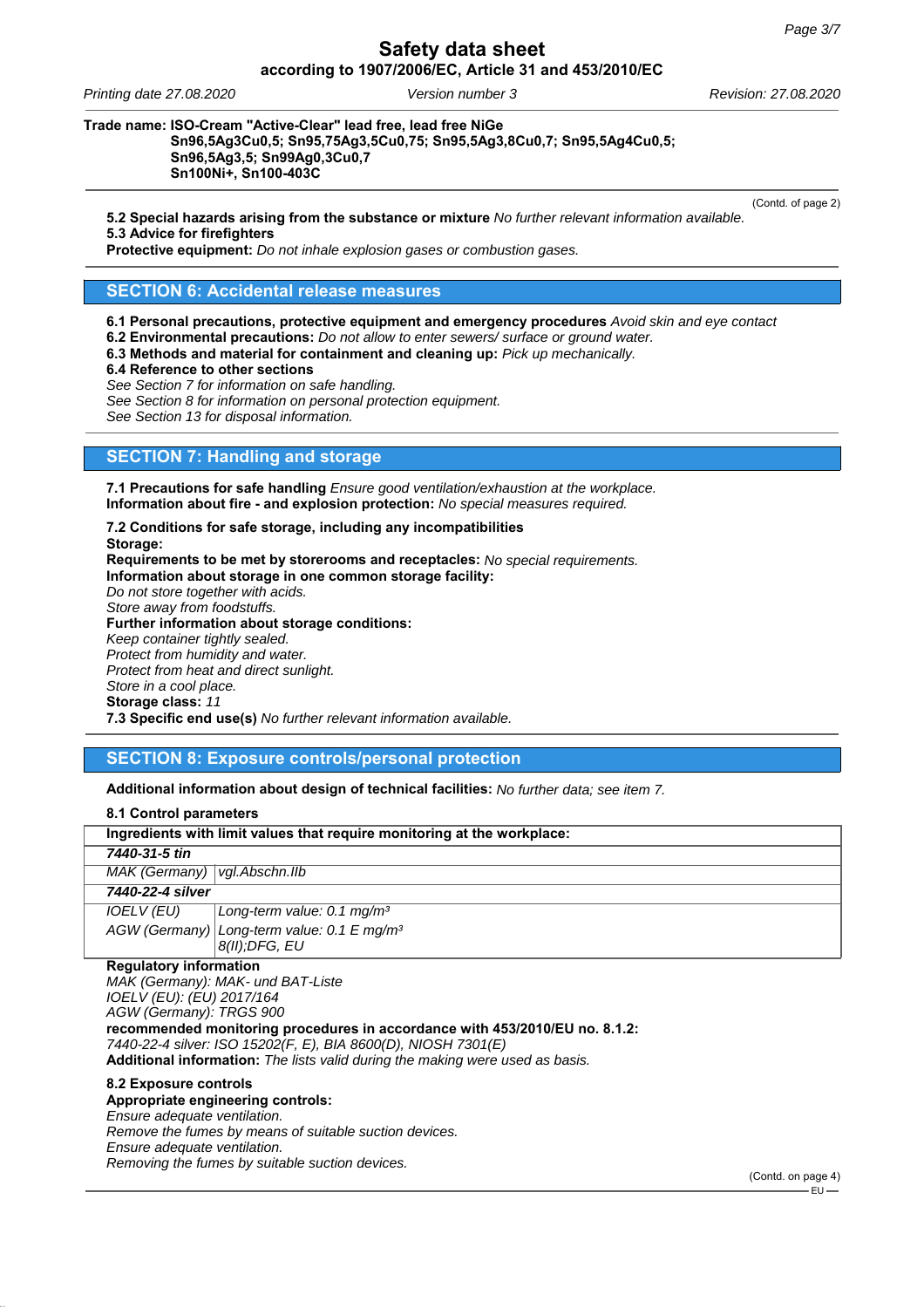*Printing date 27.08.2020 Version number 3 Revision: 27.08.2020*

### **Trade name: ISO-Cream "Active-Clear" lead free, lead free NiGe**

**Sn96,5Ag3Cu0,5; Sn95,75Ag3,5Cu0,75; Sn95,5Ag3,8Cu0,7; Sn95,5Ag4Cu0,5; Sn96,5Ag3,5; Sn99Ag0,3Cu0,7 Sn100Ni+, Sn100-403C**

(Contd. of page 3)

**Personal protective equipment: General protective and hygienic measures:** *Keep away from foodstuffs, beverages and feed. Immediately remove all soiled and contaminated clothing Wash hands before breaks and at the end of work. Avoid contact with the eyes and skin.* **Respiratory protection:** *Use suitable respiratory protective device in case of insufficient ventilation.*

*Filter P2* **Protection of hands:**



*Protective gloves*

*Selection of the glove material on consideration of the penetration times, rates of diffusion and the degradation* **Material of gloves**

#### *Nitrile rubber, NBR*

*The selection of the suitable gloves does not only depend on the material, but also on further marks of quality and varies from manufacturer to manufacturer. As the product is a preparation of several substances, the resistance of the glove material cannot be calculated in advance and has therefore to be checked prior to the application. Recommended thickness of the material: 0.22 mm*

#### **Penetration time of glove material**

*The exact break through time has to be found out by the manufacturer of the protective gloves and has to be observed. The determined penetration times according to EN 16523-1:2015 are not performed under practical conditions. Therefore a maximum wearing time, which corresponds to 50% of the penetration time, is recommended. Value for the permeation: Level 6*

**As protection from splashes gloves made of the following materials are suitable:** *Nitrile rubber, NBR* **Eye protection:** *Safety glasses*

**Body protection:** *Protective work clothing*

# **SECTION 9: Physical and chemical properties**

| 9.1 Information on basic physical and chemical properties<br><b>General Information</b> |                                               |
|-----------------------------------------------------------------------------------------|-----------------------------------------------|
| Appearance:                                                                             |                                               |
| Form:                                                                                   | Fluid                                         |
| Colour:                                                                                 | Silver grey                                   |
| Odour:                                                                                  | Characteristic                                |
| Odour threshold:                                                                        | Not determined.                               |
| pH-value:                                                                               | Not determined.                               |
| <b>Change in condition</b>                                                              |                                               |
| Initial boiling point and boiling range: 259 °C                                         |                                               |
| Flash point:                                                                            | 140 $^{\circ}$ C                              |
| Flammability (solid, gas):                                                              | Not applicable.                               |
| <b>Decomposition temperature:</b>                                                       | Not determined.                               |
| Auto-ignition temperature:                                                              | Product is not selfigniting.                  |
| <b>Explosive properties:</b>                                                            | Product does not present an explosion hazard. |
| <b>Explosion limits:</b>                                                                |                                               |
| Lower:                                                                                  | Not determined.                               |
| Upper:                                                                                  | Not determined.                               |
| Vapour pressure:                                                                        | Not determined.                               |
| Density:                                                                                | Not determined.                               |
| <b>Relative density</b>                                                                 | Not determined.                               |
| <b>Vapour density</b>                                                                   | Not determined.                               |
| <b>Evaporation rate</b>                                                                 | Not determined.                               |
| Solubility in / Miscibility with                                                        |                                               |
| water:                                                                                  | Not miscible or difficult to mix.             |
| Partition coefficient: n-octanol/water:                                                 | Not determined.                               |
| Viscosity:                                                                              |                                               |
| Dynamic:                                                                                | Not determined.                               |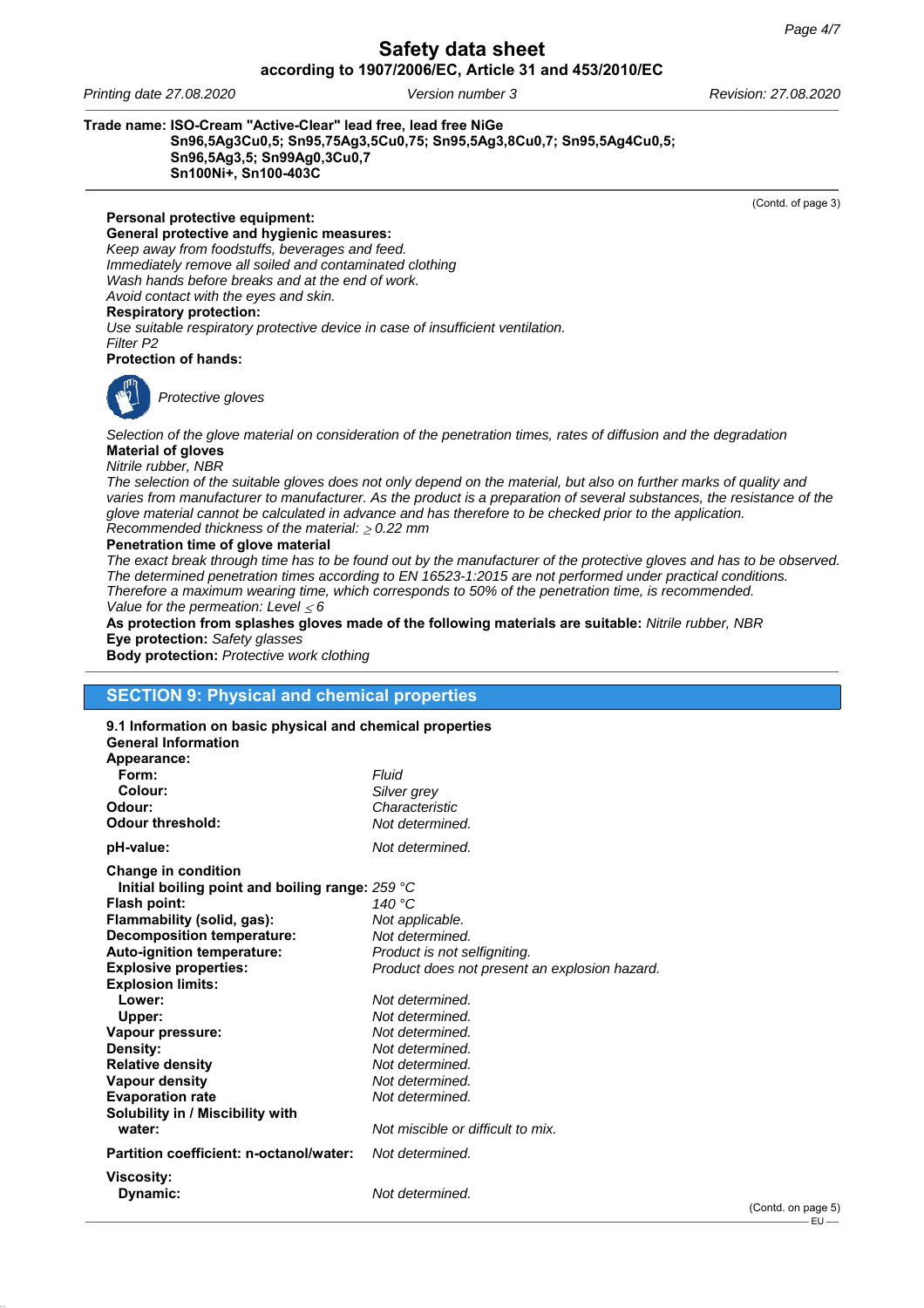*Printing date 27.08.2020 Version number 3 Revision: 27.08.2020*

**Trade name: ISO-Cream "Active-Clear" lead free, lead free NiGe**

**Sn96,5Ag3Cu0,5; Sn95,75Ag3,5Cu0,75; Sn95,5Ag3,8Cu0,7; Sn95,5Ag4Cu0,5; Sn96,5Ag3,5; Sn99Ag0,3Cu0,7**

**Sn100Ni+, Sn100-403C**

(Contd. of page 4)

**Kinematic:** *Not determined.* **Solvent content: VOC (EC)** *0.00 %*

**9.2 Other information** *No further relevant information available.*

# **SECTION 10: Stability and reactivity**

**10.1 Reactivity** *No further relevant information available.*

**10.2 Chemical stability**

**Thermal decomposition / conditions to be avoided:** *No decomposition if used according to specifications.*

**10.3 Possibility of hazardous reactions** *No dangerous reactions known.*

**10.4 Conditions to avoid** *No further relevant information available.*

**10.5 Incompatible materials:** *No further relevant information available.*

**10.6 Hazardous decomposition products:** *No dangerous decomposition products known.*

## **SECTION 11: Toxicological information**

### **11.1 Information on toxicological effects**

**Acute toxicity** *Based on available data, the classification criteria are not met.*

**LD/LC50 values relevant for classification:**

*ATE (Acute Toxicity Estimates)*

*Dermal LD50 26,046 mg/kg (rabbit)*

#### **Primary irritant effect:**

**Skin corrosion/irritation** *Based on available data, the classification criteria are not met.*

**Serious eye damage/irritation**

*Causes serious eye damage.*

**Respiratory or skin sensitisation** *Based on available data, the classification criteria are not met.* **CMR effects (carcinogenity, mutagenicity and toxicity for reproduction)**

**Germ cell mutagenicity** *Based on available data, the classification criteria are not met.*

**Carcinogenicity** *Based on available data, the classification criteria are not met.*

**Reproductive toxicity** *Based on available data, the classification criteria are not met.*

**STOT-single exposure** *Based on available data, the classification criteria are not met.*

**STOT-repeated exposure** *Based on available data, the classification criteria are not met.*

**Aspiration hazard** *Based on available data, the classification criteria are not met.*

## **SECTION 12: Ecological information**

**12.1 Toxicity**

**Aquatic toxicity:** *No further relevant information available.*

**12.2 Persistence and degradability** *No further relevant information available.*

**12.3 Bioaccumulative potential** *No further relevant information available.*

**12.4 Mobility in soil** *No further relevant information available.*

**Additional ecological information:**

**General notes:**

*Water hazard class 2 (German Regulation) (Self-assessment): hazardous for water Do not allow product to reach ground water, water course or sewage system.*

*Danger to drinking water if even small quantities leak into the ground.*

**12.5 Results of PBT and vPvB assessment**

**PBT:** *Not applicable.*

**vPvB:** *Not applicable.*

**12.6 Other adverse effects** *No further relevant information available.*

# **SECTION 13: Disposal considerations**

## **13.1 Waste treatment methods**

### **Recommendation**

*Must not be disposed together with household garbage. Do not allow product to reach sewage system.*

**European waste catalogue**

*16 03 03\* inorganic wastes containing hazardous substances*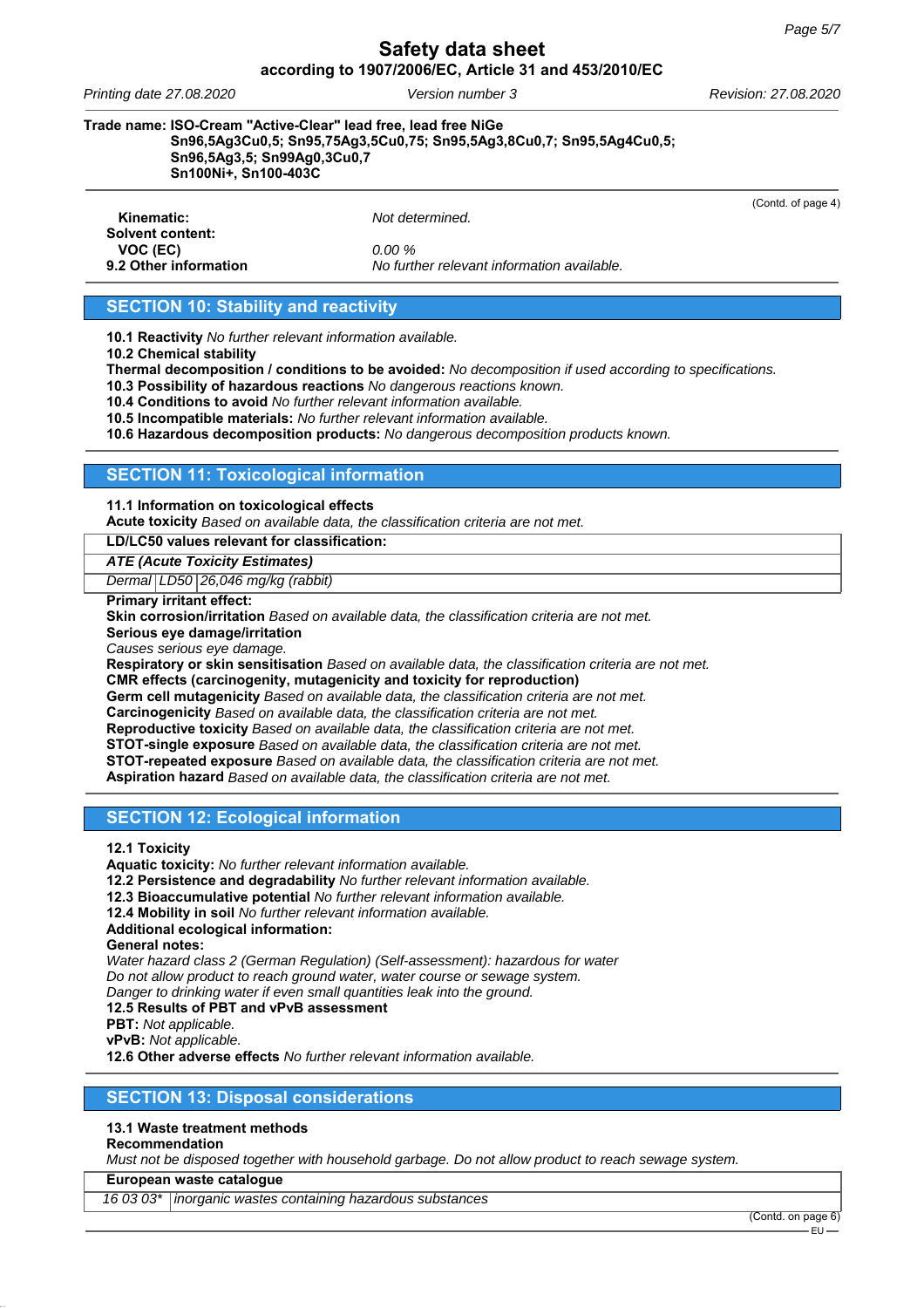*Printing date 27.08.2020 Version number 3 Revision: 27.08.2020*

**Uncleaned packaging:**

**Trade name: ISO-Cream "Active-Clear" lead free, lead free NiGe**

**Sn96,5Ag3Cu0,5; Sn95,75Ag3,5Cu0,75; Sn95,5Ag3,8Cu0,7; Sn95,5Ag4Cu0,5; Sn96,5Ag3,5; Sn99Ag0,3Cu0,7 Sn100Ni+, Sn100-403C**

(Contd. of page 5)

**Recommendation:** *Disposal must be made according to official regulations. Non contaminated packagings may be recycled.* **Recommended cleansing agents:** *mechanical scratching, clean with alkaline soap solution and subsequent rinsing with ethanol or isopropanol.*

# **SECTION 14: Transport information**

| 14.1 UN-Number<br>ADR, ADN, IMDG, IATA<br>14.2 UN proper shipping name<br>ADR, ADN, IMDG, IATA<br>14.3 Transport hazard class(es)                                                                           | Void<br>Void                                     |
|-------------------------------------------------------------------------------------------------------------------------------------------------------------------------------------------------------------|--------------------------------------------------|
| ADR, ADN, IMDG, IATA<br><b>Class</b><br>14.4 Packing group<br>ADR, IMDG, IATA                                                                                                                               | Void<br>Void                                     |
| <b>14.5 Environmental hazards:</b><br>Marine pollutant:<br>14.6 Special precautions for user<br>14.7 Transport in bulk according to Annex II of Marpol<br>and the IBC Code<br><b>UN "Model Regulation":</b> | No<br>Not applicable.<br>Not applicable.<br>Void |

## **SECTION 15: Regulatory information**

**15.1 Safety, health and environmental regulations/legislation specific for the substance or mixture**

**Directive 2012/18/EU**

**Named dangerous substances - ANNEX I** *None of the ingredients is listed.*

**National regulations:**

**Information about limitation of use:** *Employment restrictions concerning juveniles must be observed.* **Waterhazard class:** *Water hazard class 2 (Self-assessment): hazardous for water.* **15.2 Chemical safety assessment:** *A Chemical Safety Assessment has not been carried out.*

# **SECTION 16: Other information**

*This information is based on our present knowledge. However, this shall not constitute a guarantee for any specific product features and shall not establish a legally valid contractual relationship.*

### **Reasons for changes:**

*20.11.2019: section 1, 13 27.08.2020: section 1*

#### **Relevant phrases**

*H312 Harmful in contact with skin. H318 Causes serious eye damage. H413 May cause long lasting harmful effects to aquatic life.* **Contact:** *Dr. M. Probst* **Abbreviations and acronyms:** *ADR: Accord européen sur le transport des marchandises dangereuses par Route (European Agreement concerning the International Carriage of Dangerous Goods by Road) IMDG: International Maritime Code for Dangerous Goods IATA: International Air Transport Association GHS: Globally Harmonised System of Classification and Labelling of Chemicals EINECS: European Inventory of Existing Commercial Chemical Substances ELINCS: European List of Notified Chemical Substances CAS: Chemical Abstracts Service (division of the American Chemical Society) VOC: Volatile Organic Compounds (USA, EU) LC50: Lethal concentration, 50 percent LD50: Lethal dose, 50 percent PBT: Persistent, Bioaccumulative and Toxic vPvB: very Persistent and very Bioaccumulative Acute Tox. 4: Acute toxicity - dermal – Category 4*